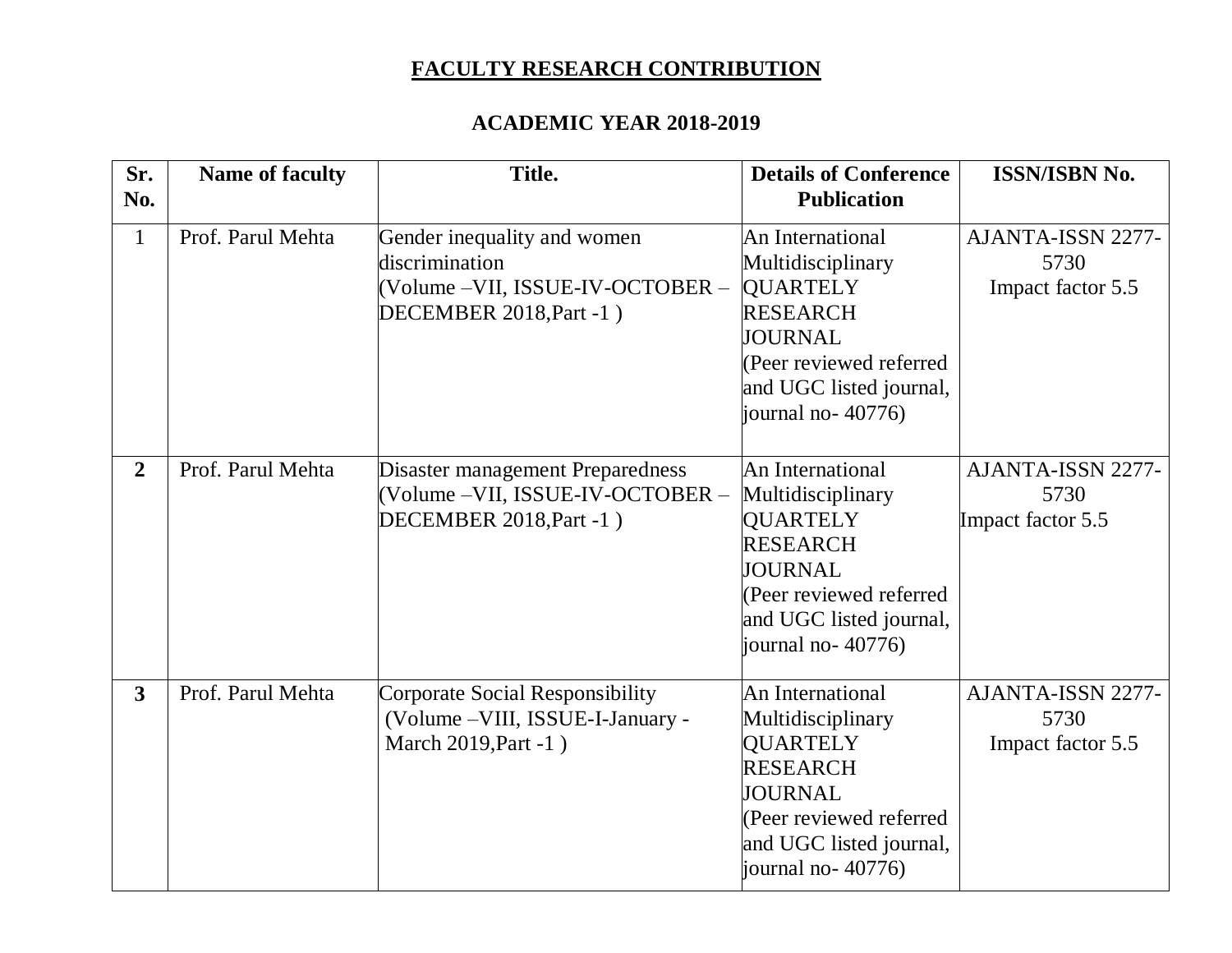| 4. | Dr. Jitendra Aherkar | Microfinance and Rural trade linkages<br>(Volume - VI, ISSUE-II-March- August Multidisciplinary half<br>2018, Part -1)   | An International<br>yearly RESEARCH<br>JOURNAL<br>(Peer reviewed referred<br>and UGC listed journal,<br>journal no- 47026)                                               | <b>IDEAL-ISSN 2319-</b><br>359X<br>Impact factor/<br>Indexing 4.988 |
|----|----------------------|--------------------------------------------------------------------------------------------------------------------------|--------------------------------------------------------------------------------------------------------------------------------------------------------------------------|---------------------------------------------------------------------|
| 6. | Dr. Jitendra Aherkar | An Overview of financial Inclusion<br>(Volume - VIII, ISSUE-I-January -<br>March-2019, Part -1)                          | An International<br>Multidisciplinary<br><b>QUARTELY</b><br><b>RESEARCH</b><br><b>JOURNAL</b><br>(Peer reviewed referred<br>and UGC listed journal,<br>journal no-40776) | AJANTA-ISSN 2277-<br>5730<br>Impact factor/Indexing<br>5.5          |
| 7. | Dr. Jitendra Aherkar | Women Empowerment and Social<br>Change (Volume - VII, ISSUE-III-July - Multidisciplinary<br>September - 2018, Part -III) | An International<br><b>QUARTELY</b><br><b>RESEARCH</b><br><b>JOURNAL</b><br>(Peer reviewed referred<br>and UGC listed journal,<br>journal no-40776)                      | AJANTA-ISSN 2277-<br>5730<br>Impact factor /Indexing<br>5.5         |
| 8. | Dr. Jitendra Aherkar | International Approaches to<br>Microfinance (Volume - VII, ISSUE-I-<br>January - March - 2018, Part -III )               | An International<br>Multidisciplinary<br><b>QUARTELY</b><br><b>RESEARCH</b><br>JOURNAL<br>(Peer reviewed referred<br>and UGC listed journal,<br>journal no- $40776$ )    | AJANTA-ISSN 2277-<br>5730<br>Impact factor /Indexing<br>5.2         |